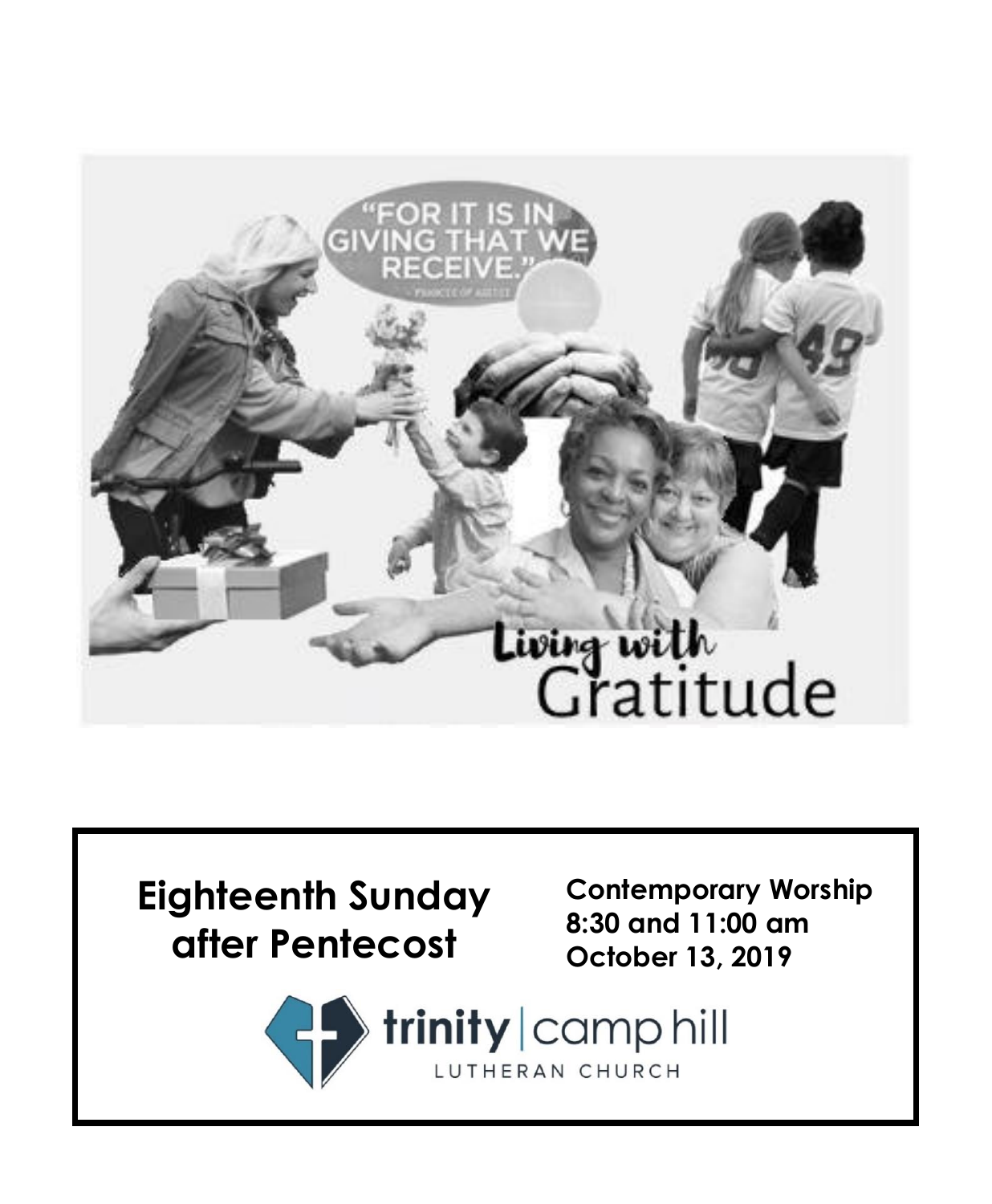

*Welcome to Trinity Lutheran Church! Please sign the red Worship Witness booklet to record your attendance with us this day. Then pass the booklet to the worshipers beside you in your row. If you are a guest, name tags are available for you to wear---we would be delighted to greet you by name. Hearing assistance devices are available at the Gathering Space desk.*

#### **about today's service**

It's a miracle! Multiple miracles! The waters of holy baptism have healed us. The body and blood of Jesus in holy communion have made us clean. We have died with Christ and been raised with him. For all this we have returned to offer thanks. From this place we are sent on our way rejoicing to share the good news.

**P: Pastor L: Lector C: Congregation**

# + **Gathering** +

*We gather together to praise God and receive God's love.*

#### **Song: "A Heart Like Yours"** *Verse 2X*

Create in me a humble heart, an innocent and childlike heart. Create in me a tender heart, that I might know you more.

#### *Chorus 1*

I want to know you in all of your ways,

Revealed in mercy and clothed in your grace

Give me a new heart, devoted to you,

That knows how to love, and mourns for the lost,

And will not turn back from all you have told me to do.

Give me a heart like yours, I need a heart like yours

Give me a heart like yours, I need a heart like yours, a heart like yours. Barnett, John - ©1998 Mercy/Vineyard Publishing. All Rights Reserved. International Copyright Secured. Used By Permission. CCLI License No. 1283514.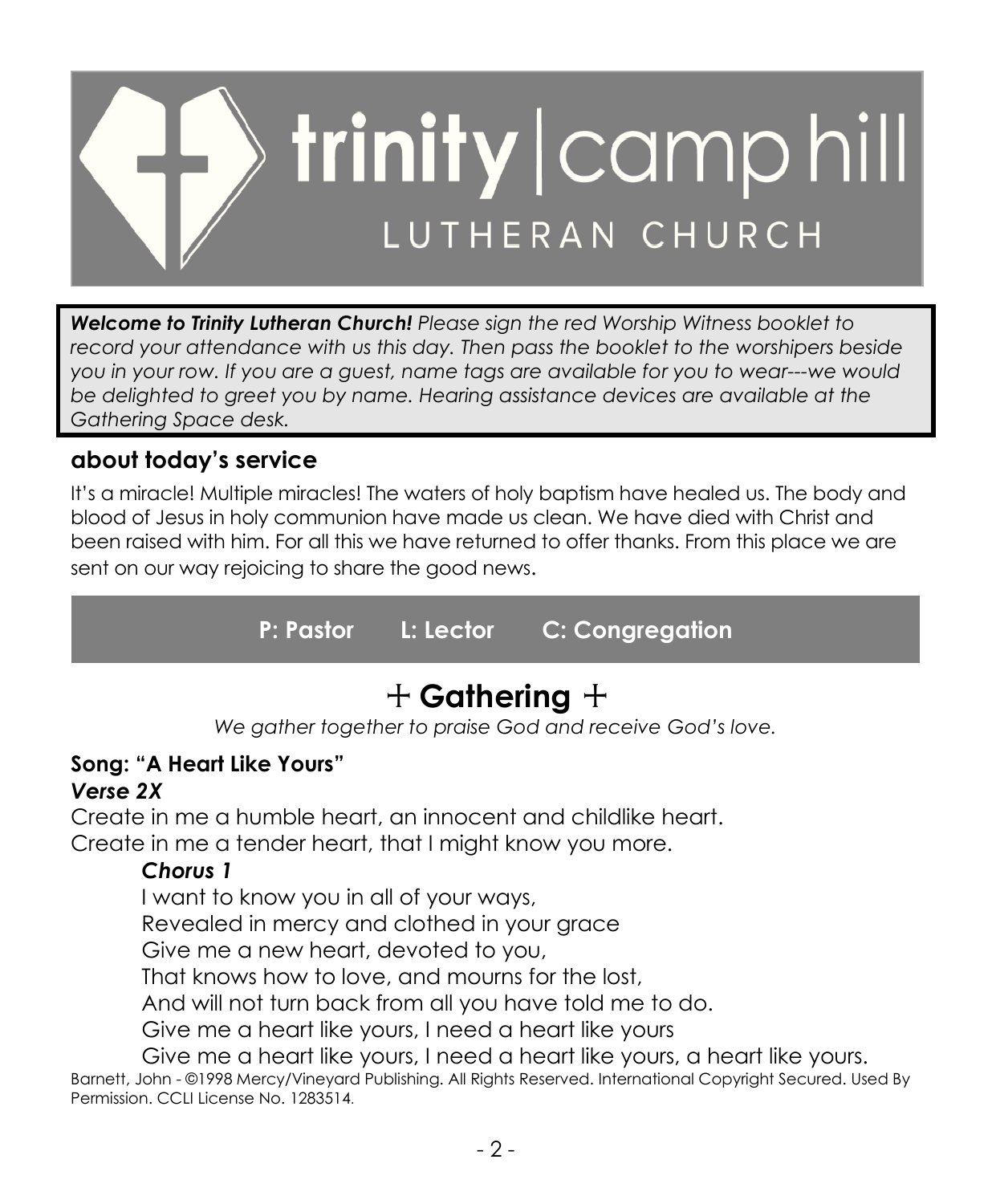## **Song: "More of Your Mercy"**

#### *Verse 1*

We desire for You to break our hearts and pour them out upon the land. We desire for You to rend the veil that blinds us to our fellow man: That Your Kingdom may go forth, that Your Spirit may give birth To a fire that spreads through our hands.

### *Chorus*

More of Your mercy, more of Your loving kindness, More of what You have, is more of what we need. More of Your mercy, more of Your steadfast love

Exploding from our hearts to those we see in need; more of Your mercy.

### *Verse 2*

We believe that You have filled our hands with bread and wine for those who mourn.

We believe that You have told Your Church to cast it wide forevermore:

That Your Kingdom may go forth, that Your Spirit may give birth

To a fire that spreads through our hands.

#### *Chorus (2X)*

Wilt, Dan, Mercy/Vineyard Publishing, © 1996 Mercy / Vineyard Publishing (Admin. by Music Services), CCLI License No. 1283514.

Welcome

(Stand)

## **Song: "Open the Eyes of My Heart"**

### *Verse*

Open the eyes of my heart, Lord, open the eyes of my heart.

I want to see you, I want to see you.

Open the eyes of my heart, Lord, open the eyes of my heart.

I want to see you, I want to see you.

## *Chorus*

To see you high and lifted up shining in the light of your glory. Pour out your power and love, as we sing, "Holy, Holy, Holy! Holy, Holy, Holy!"

### *Verse*

## *Chorus (3x)*

*Bridge (2X):* Holy, Holy, Holy! Holy, Holy, Holy! Holy, Holy, Holy! I want to see you. Paul Baloche ©1997 Integrity's Hosanna! Music (c/o Integrity Music, Inc.) CCLI License No. 1283514.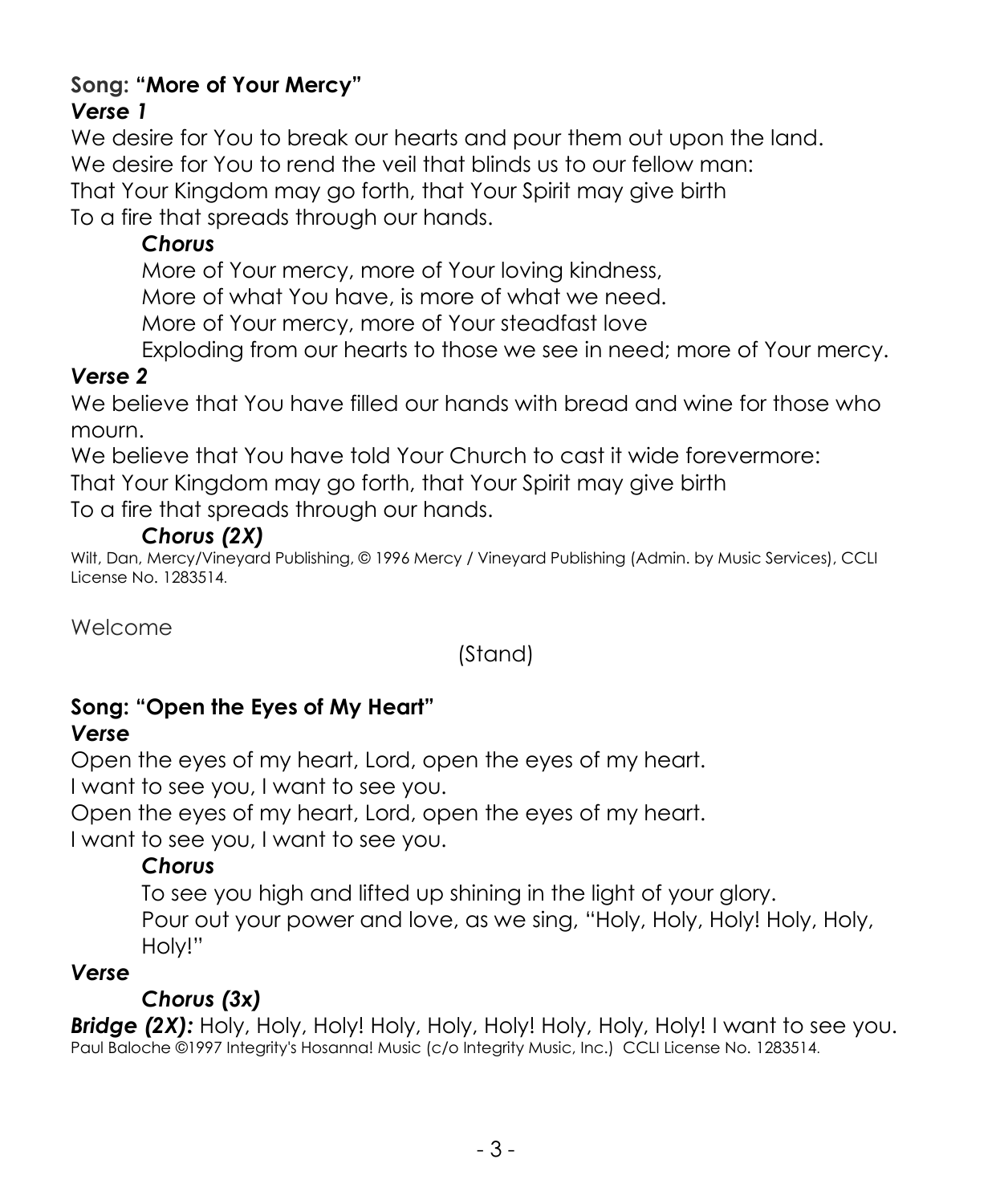Confession and Forgiveness

- P: Blessed be the holy Trinity,  $\pm$  one God, the strength of our ancestors, the host of this meal, the builder of the city that is to come.
- **C: Amen.**
- P: If we have died with Christ, we will also live with Christ. Let us confess our sin to the one who is faithful.

*Silence is kept for reflection.*

- P: God our helper,
- **C: we confess the many ways we have failed to live as your disciples. We have not finished what we began. We have feasted with friends but ignored strangers. We have been captivated by our possessions. Lift our burdens, gracious God. Refresh our hearts and forgive our sin. Raise us to the new life you have chosen for us in Jesus Christ, our Savior and Lord. Amen.**
- P: There is rejoicing in heaven when sinners repent. Put your trust in these promises: God will never leave you or forsake you. You who were lost have been found. For the sake of  $\pm$  Jesus Christ, your sins are forgiven. Rejoice with the angels at this good news.
- **C: Amen.**

Greeting

- P: The grace of our Lord Jesus Christ, the love of God, and the communion of the Holy Spirit be with you all.
- **C: And also with you.**

Prayer of the Day

- P: Let us pray. Almighty and most merciful God, your bountiful goodness fills all creation. Keep us safe from all that may hurt us, that, whole and well in body and spirit, we may with grateful hearts accomplish all that you would have us do, through Jesus Christ, our Savior and Lord.
- **C: Amen.**

(Sit)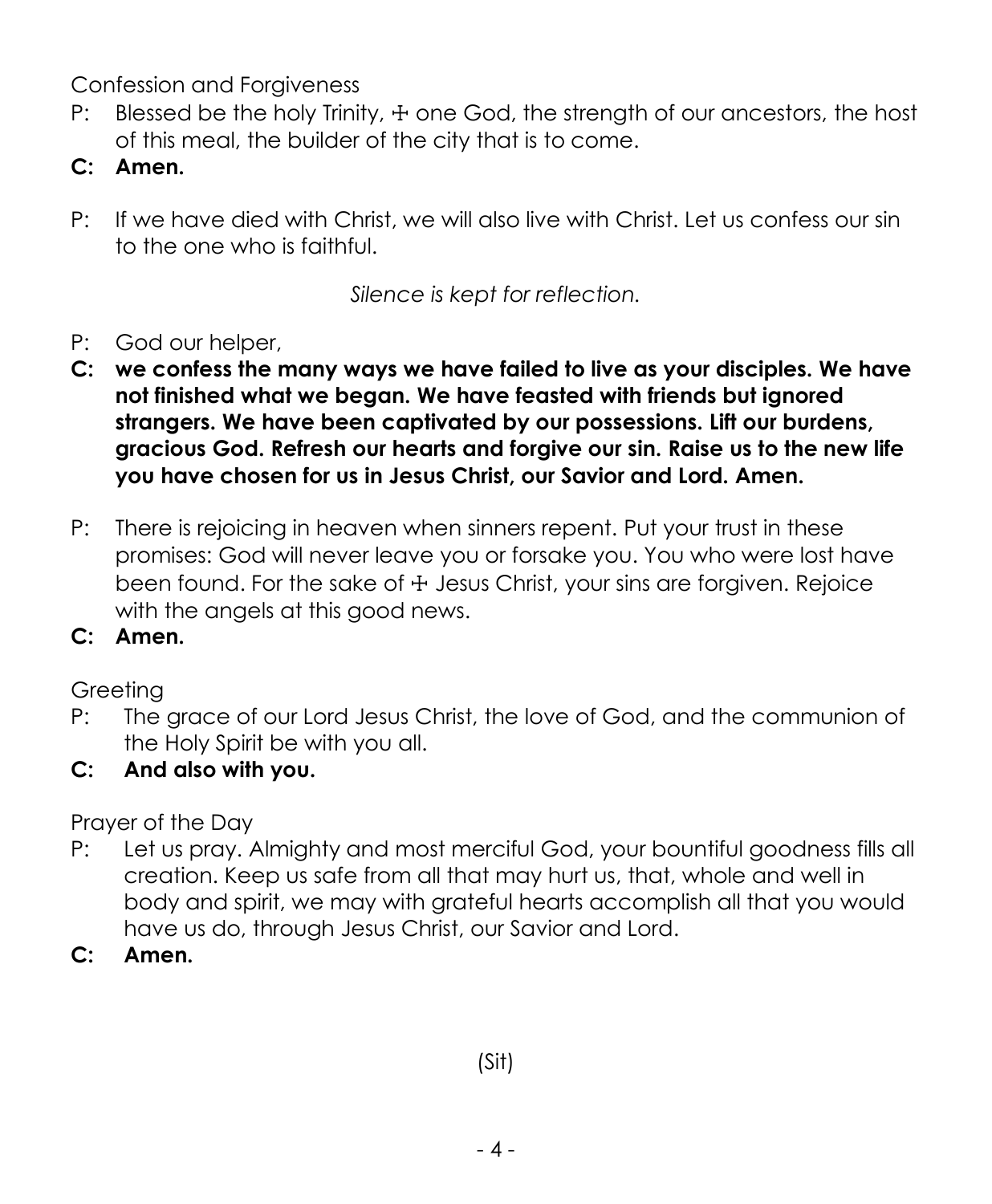# $+$  Word  $+$

*We listen to the story of God's mighty acts for the sake of God's people.*

Reading: 2 Kings 5:1-3, 7-15c

*Naaman, a Syrian general, suffers from leprosy. In this passage Elisha miraculously cures his illness, but only after Naaman realizes, with the help of his servants, that he also needs healing for his pride. This foreign general then acknowledges the sovereignty of the God of Israel.*

<sup>1</sup>Naaman, commander of the army of the king of Aram, was a great man and in high favor with his master, because by him the Lord had given victory to Aram. The man, though a mighty warrior, suffered from leprosy. <sup>2</sup>Now the Arameans on one of their raids had taken a young girl captive from the land of Israel, and she served Naaman's wife. <sup>3</sup>She said to her mistress, "If only my lord were with the prophet who is in Samaria! He would cure him of his leprosy." <sup>7</sup>When the king of Israel read the letter, he tore his clothes and said, "Am I God, to give death or life, that this man sends word to me to cure a man of his leprosy? Just look and see how he is trying to pick a quarrel with me." <sup>8</sup>But when Elisha the man of God heard that the king of Israel had torn his clothes, he sent a message to the king, "Why have you torn your clothes? Let him come to me, that he may learn that there is a prophet in Israel." <sup>9</sup>So Naaman came with his horses and chariots, and halted at the entrance of Elisha's house. <sup>10</sup>Elisha sent a messenger to him, saying, "Go, wash in the Jordan seven times, and your flesh shall be restored and you shall be clean." <sup>11</sup>But Naaman became angry and went away, saying, "I thought that for me he would surely come out, and stand and call on the name of the Lord his God, and would wave his hand over the spot, and cure the leprosy! <sup>12</sup>Are not Abana and Pharpar, the rivers of Damascus, better than all the waters of Israel? Could I not wash in them, and be clean?" He turned and went away in a rage. <sup>13</sup>But his servants approached and said to him, "Father, if the prophet had commanded you to do something difficult, would you not have done it? How much more, when all he said to you was, 'Wash, and be clean'?" <sup>14</sup>So he went down and immersed himself seven times in the Jordan, according to the word of the man of God; his flesh was restored like the flesh of a young boy, and he was clean. 15a-cThen he returned to the man of God, he and all his company; he came and stood before him and said, "Now I know that there is no God in all the earth except in Israel."

- L: The word of the Lord.
- **C: Thanks be to God.**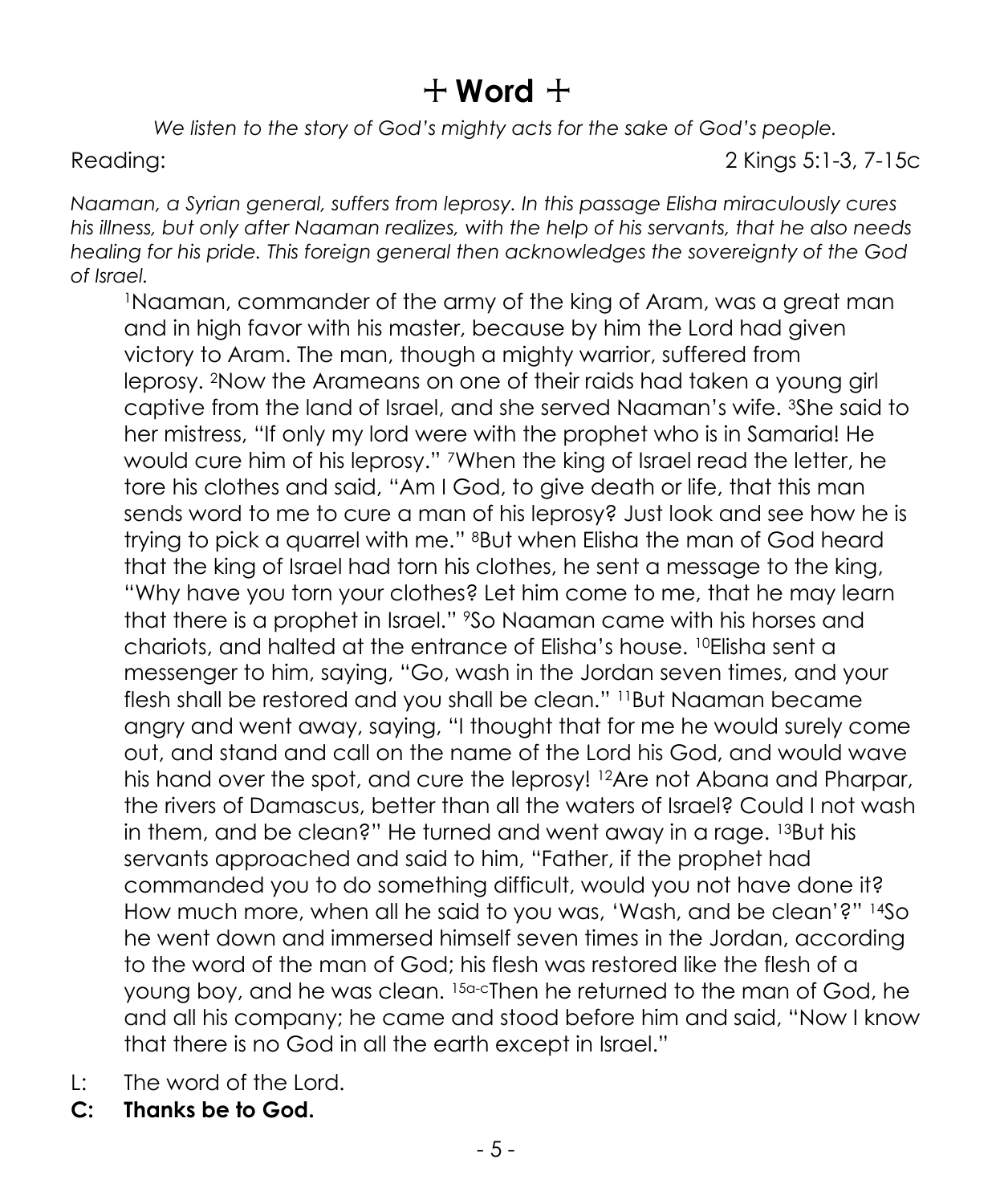- 6 -

#### Gospel Acclamation: **"Thy Word"**

#### *Chorus*

Thy word is a lamp unto my feet and a light unto my path.

Thy word is a lamp unto my feet and a light unto my path.

Grant, Amy / Smith, Michael W© 1984 Meadowgreen Music (ASCAP) (a div. of EMI Christian Music Publishing) / Bug And Bear Music (ASCAP) Exc. Admin. by LCS Music Group, Inc. (6301 N. O'Conner Blvd., Irving, TX 75039) CCLI License #1283514

#### Gospel Reading **Luke 17:11-19**

*Jesus' mission includes making the unclean clean again. Unexpectedly, a cleansed Samaritan leper becomes a model for those who would praise and worship God and give thanks for God's mercy.*

<sup>11</sup>On the way to Jerusalem Jesus was going through the region between Samaria and Galilee. <sup>12</sup>As he entered a village, ten lepers approached him. Keeping their distance, <sup>13</sup>they called out, saying, "Jesus, Master, have mercy on us!" <sup>14</sup>When he saw them, he said to them, "Go and show yourselves to the priests." And as they went, they were made clean. <sup>15</sup>Then one of them, when he saw that he was healed, turned back, praising God with a loud voice. <sup>16</sup>He prostrated himself at Jesus' feet and thanked him. And he was a Samaritan. <sup>17</sup>Then Jesus asked, "Were not ten made clean? But the other nine, where are they? 18Was none of them found to return and give praise to God except this foreigner?" <sup>19</sup>Then he said to him, "Get up and go on your way; your faith has made you well."

- P: The gospel of the Lord.
- **C: Praise to you, O Christ.**

(Sit)

Sermon:

"Living with Gratitude: Recieving Mercy and Giving Praise" Pastor John Brock

Children's Message Pastor Jack Horner

(Stand)

#### **Song "Doxology"** *Verse 1*

Praise God, from Whom all blessings flow; Praise Him, all creatures here below; Praise Him above, ye heav'nly hosts;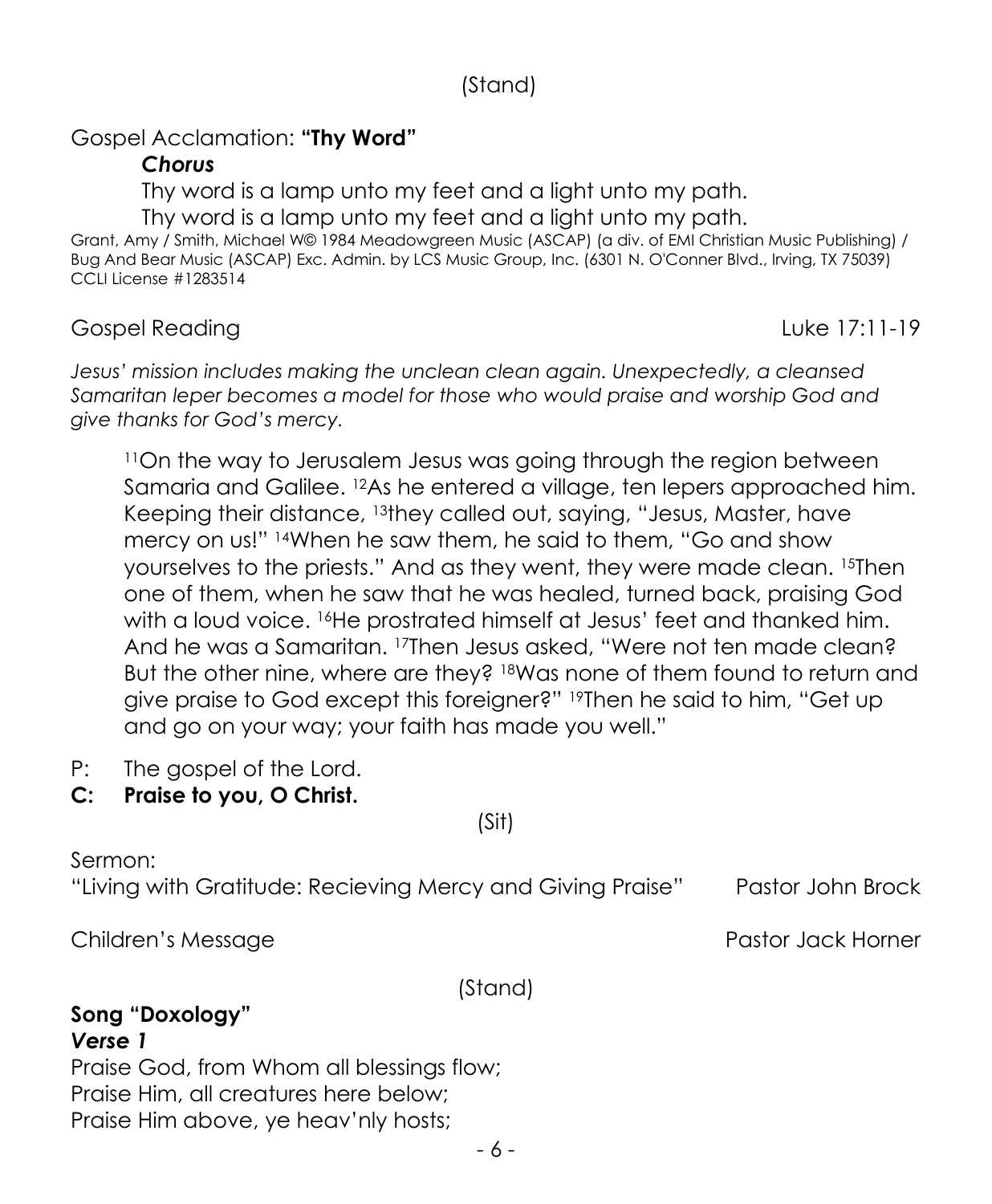Praise Father, Son and Holy Ghost.

#### *Verse 2*

Wake and lift up thyself, my heart, and with the angels bear thy part, who all night long unwearied sing, high praise to Thee, eternal King.

#### *Verse 1*

By Don Poythress and Tony Wood © 1972 Bud John Songs. CCLI License #1283514

Apostles' Creed

**I believe in God, the Father almighty, creator of heaven and earth.**

**I believe in Jesus Christ, God's only Son, our Lord, who was conceived by the Holy Spirit, born of the virgin Mary, suffered under Pontius Pilate, was crucified, died, and was buried; he descended to the dead. On the third day he rose again; he ascended into heaven, he is seated at the right hand of the Father, and he will come to judge the living and the dead.**

**I believe in the Holy Spirit, the holy catholic church, the communion of**  saints, the forgiveness of sins, the  $+$  resurrection of the body, and the life **everlasting. Amen.**

Prayers of Intercession

*Following each petition are the words*: "Lord, in your mercy," *Please respond with:* **"hear our prayer"**

## + **Meal** +

*When we celebrate communion we remember that Jesus died for us and we experience God's love and forgiveness. As we eat the bread and wine Christ is present with us.*

Sharing of the Peace

- P: The peace of the Lord be with you always.
- **C: And also with you.**

Announcements

(Sit)

Offering:

Optional giving methods: Use the Give+ app on your mobile device • Use the Giving Station in the Gathering Space • Text an amount to 717-963-2281 (be sure to use a "\$") • Use the "DONATE" button on our website and e-blasts.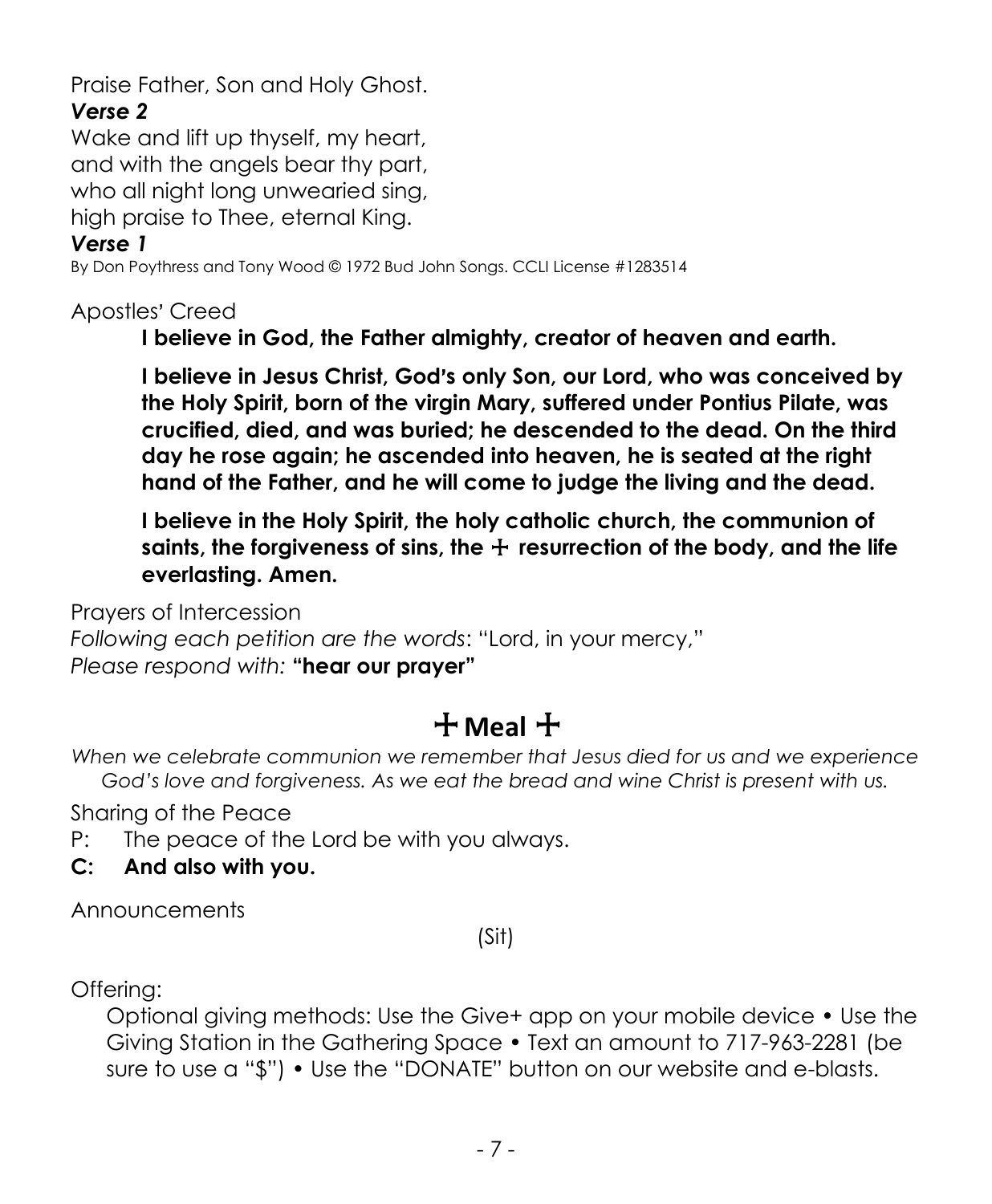#### **Song: "Because of Your Love"** *Intro (2X)*

Yeah; Yeah.

#### *Verse*

As we come into Your presence, we remember ev'ry blessing that You've poured out so freely from above; Lifting gratitude and praises for compassion so amazing, Lord, we've come to give You thanks for all You've done.

#### *Chorus*

Because of Your love, we're forgiven; Because of Your love, our hearts are clean; We lift You up with songs of freedom; Forever we're changed because of Your love.

#### *Verse*

### *Chorus (2X)*

*Tag:* Yeah; yeah; yeah. Yeah; yeah. By Paul Baloche, Brenton Brown © 2006 Integrity's Hosanna! Music and Thankyou Music CCLI License 1283514.

### **Song: "Give Thanks"**

#### *Chorus (2x)*

Give thanks with a grateful heart, give thanks to the Holy one; Give thanks because He's given Jesus Christ, his Son.

#### *Verse (2x)*

And now, let the weak say I am strong; Let the poor say I am rich,

Because of what the Lord has done for us.

#### **Ending**

Give thanks, give thanks. Words by H. Smith 1978 Integrity's Hosanna! Music, UBP CCLI License #1283514

(Stand)

Offering Prayer

- P: Let us pray. God our provider,
- **C: we bring nothing into this world and we can take nothing out of it. Accept the gifts you have first given us, which we bring to your table, and with them the offering of our lives. Nourish us now with the life that really is life, revealed to us in Jesus Christ, our Savior and Lord.**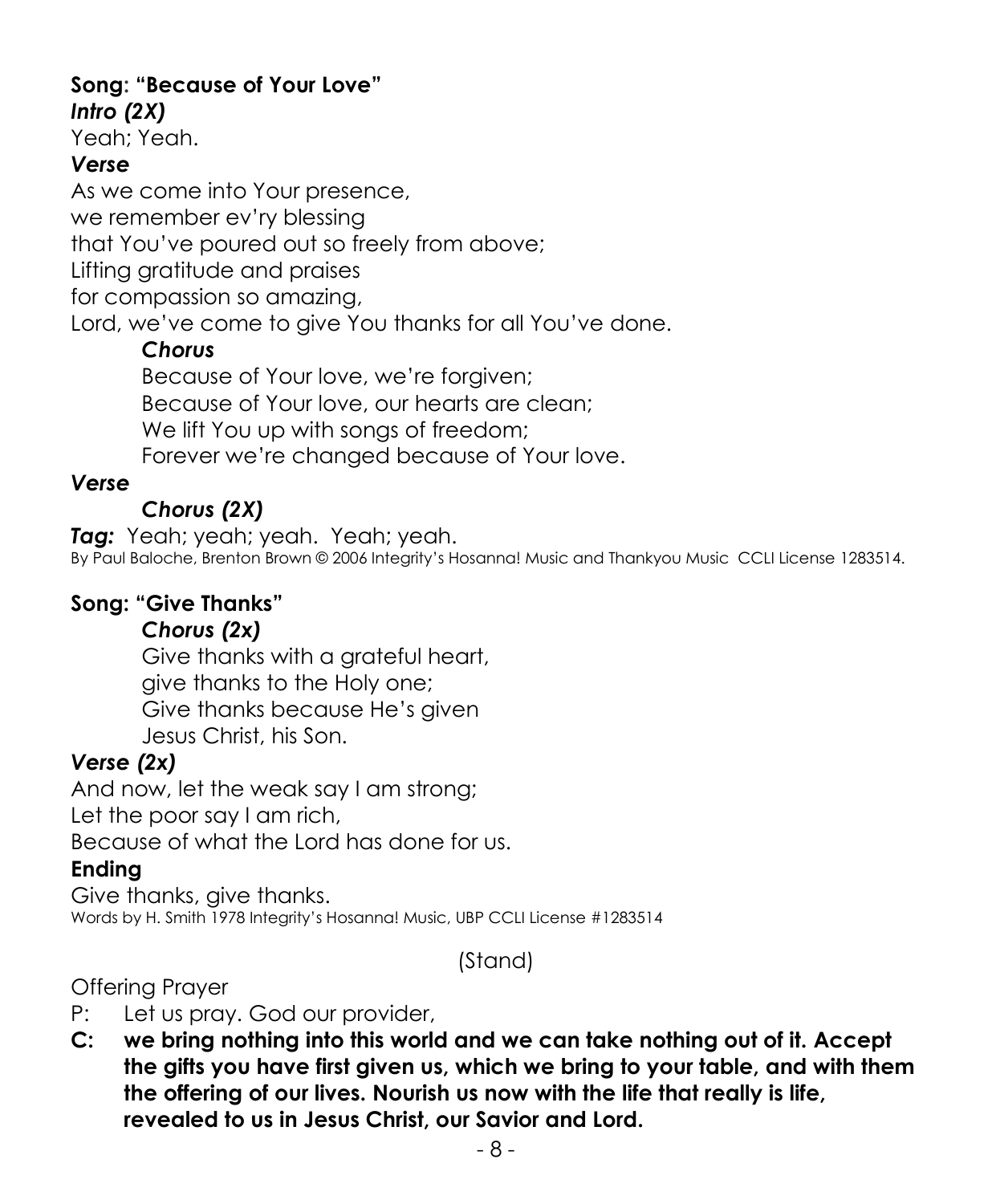Great Thanksgiving

- P: Christ is here.
- **C: The Spirit is with us.**
- P: With joy, we lift up our hearts.
- **C: And give thanks to the Lord of Life.**

Eucharistic Prayer

- P: Restoring God …
- P: Great is the mystery of faith.

#### **C: Christ has died; Christ is risen; Christ will come again.**

P: God of healing and grace …

… until that day when he returns in glory with judgment enfolded in mercy and truth embraced by grace, ever one God, Trinity of holiness and love

**C: Amen.**

Lord's Prayer

**Our Father in heaven, hallowed be your name, your kingdom come, your will be done, on earth as in heaven. Give us today our daily bread. Forgive us our sins as we forgive those who sin against us. Save us from the time of trial and deliver us from evil. For the kingdom, the power, and the glory are yours, now and forever. Amen.**

Invitation to Communion

- P: Jesus welcomes sinners and eats with them. Come, take your place at the feast.
- **C: Thanks be to God.**

(Sit)

#### Sharing our Lord's Supper

*All Christians are welcome to celebrate the real presence of Jesus Christ in our Lord's Supper. Please come forward by the middle aisle, receive the bread, dip it into the wine, and return by the side aisles. Communion may be received in bread only, if desired. Noncommuning children and adults are invited to come forward for a blessing. As a gesture of hospitality we use dealcoholized wine (less than .5% alcohol). In addition, we offer glutenfree wafers available upon request--please ask the pastor at the time of communion.*

(Stand)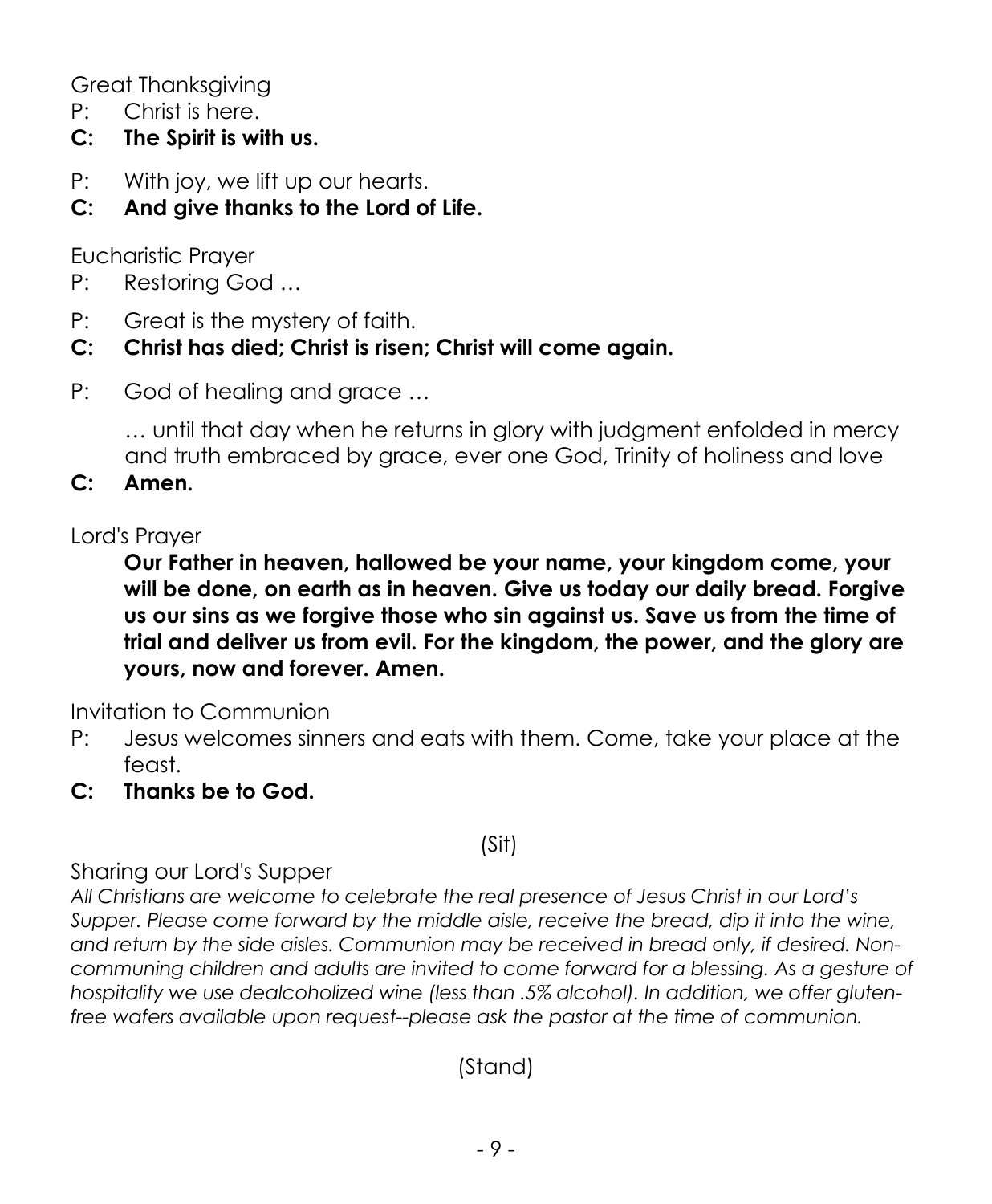Post Communion Blessing and Prayer

- P: The body and blood of our Lord Jesus Christ strengthen you and keep you in his grace.
- **C: Amen.**
- P: Let us pray. God of blessing, at this table we have seen you face to face, and in the gift of Christ's body and blood, our hearts have been refreshed. Send us now to shine with your goodness and bear witness to the one we have received: Jesus Christ, our Savior and Lord.
- **C: Amen.**

# + **Sending** +

*We have heard the Word of God, offered our gifts, and been fed at the table. Now we are sent out, strengthened by the Holy Spirit to be God's people in the world.*

#### Blessing

- P: Guard the good treasure entrusted to you, with the help of the Holy Spirit living in us. Almighty God + bless you with grace, mercy, and peace, now and forever.
- **C: Amen.**

#### **Song "Love the Lord"** *Verse 1 (2x):*

Love the Lord, your God, with all your heart, With all your soul, with all your mind, And with all your strength.

#### *Chorus:*

With all your heart, with all your soul, With all your mind, with all your strength; Love the Lord, your God, with all your heart With all your soul, with all your mind, And with all your strength.

### *Verse 2 (2x):*

I will serve the Lord with all my heart, With all my soul, with all my mind, And with all my strength.

### *Chorus*:

With all your heart, with all your soul, With all your mind, with all your strength; Love the Lord, your God, with all your heart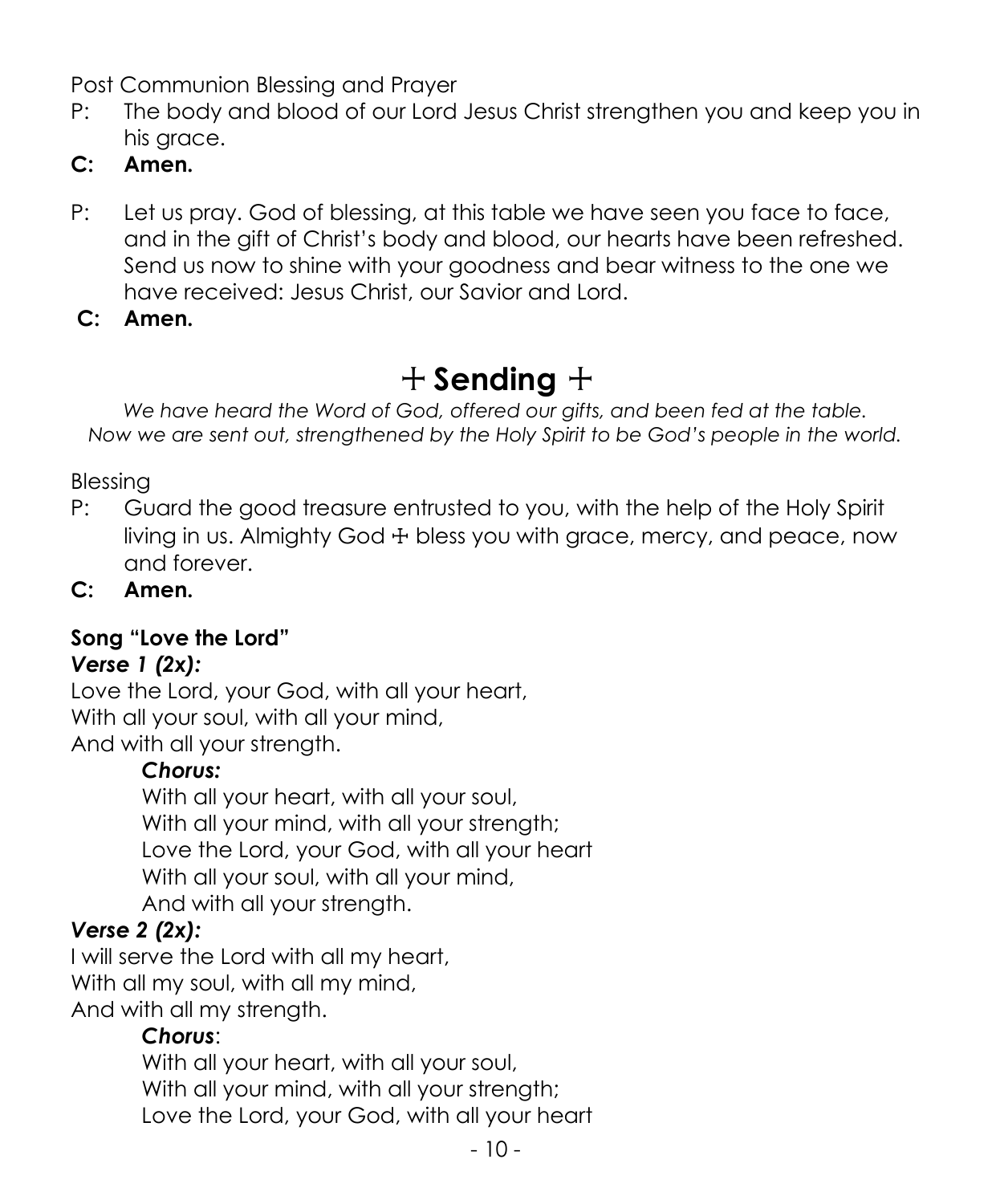With all your soul, with all your mind, And with all your strength.

#### *Bridge:*

I will love You; (echo) I will love You; I will praise You; (echo) I will praise You; I will serve You; (echo) I will serve You; I will trust You, Lord. (echo) I will trust You

#### *Chorus:*

With all your heart, with all your soul, With all your mind, with all your strength; Love the Lord, your God, with all your heart With all your soul, with all your mind, And with all your strength.

#### *Verse 3 (2x):*

I will love You, Lord, with all my heart, With all my soul, with all my mind, And with all my strength.

#### *Tag:*

I will love, You Lord, with all my heart, With all my soul, with all my mind, And with all my strength. by Lincoln Brewster © 2005 Integrity's Praise! Music CCLI #1283514.

Dismissal

P: Go in peace. Christ is sending you.

#### **C: Thanks be to God.**

Portions of the liturgy were reprinted by permission of Westminster John Knox Press from *Feasting on the Word Worship Companion*. Copyright 2013.

Portions of the service are reprinted from: *Evangelical Lutheran Worship*, Copyright © 2006 Augsburg Fortress. *Sundays & Seasons*, Copyright © 2019 Augsburg Fortress. Used by permission of Augsburg Fortress License # 23686.

> Join us next week… as we continue in our sermon series celebrating God's goodness and our response + + +

#### Pastor John Brock "Living with Gratitude: Follow the Map" FaithX